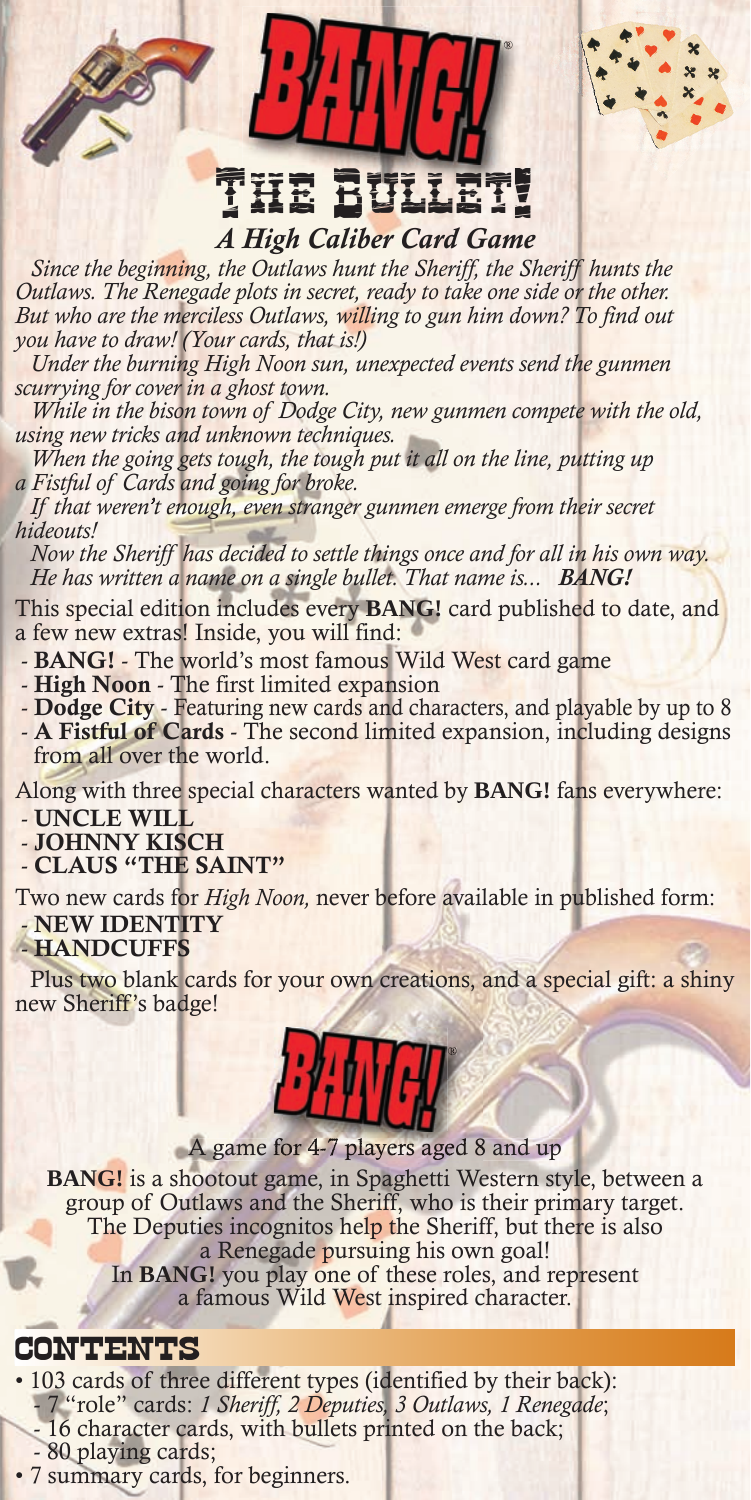# OBJECT OF THE GAME

Each player has his own goal:

*Sheriff*: must eliminate all the Outlaws and the Renegade, to protect law and order.



*Outlaws*: they would like to kill the Sheriff, but they have no

scruples about eliminating each other to gain rewards!

*Deputies*: they help and protect the Sheriff, and share his same goal, at all costs!



*Renegade*: he wants to be the new Sheriff; his goal is to be the last character in play. last character in play.

# PREPARATION

Take as many role cards as the number of players, divided as follows:

- 4 players: 1 Sheriff, 1 Renegade, 2 Outlaws
- 5 players: 1 Sheriff, 1 Renegade, 2 Outlaws, 1 Deputy
- 6 players: 1 Sheriff, 1 Renegade, 3 Outlaws, 1 Deputy
- 7 players: 1 Sheriff, 1 Renegade, 3 Outlaws, 2 Deputies

Shuffle the cards and give one, face down, to each player. The Sheriff reveals himself by turning his card face up; all other players look at their role but keep it secret.

Shuffle the characters and give one face up to each player. Each player now announces the name of his character and reads his ability. Each player takes another character card, from the left over cards, turns it face down to show the bullets on the back, and covers it partially with his character card to show exactly as many bullets as there are depicted on the character card. During the game, the bullets will be progressively covered, to show that the character has been injured.

The Sheriff plays the game with one additional bullet: if his character card shows three bullets, he is considered for all effects to have four; if he has four bullets, then the Sheriff plays with five.

Put the remaining role and character cards back in the box.

Shuffle the playing cards, and give each player as many cards, face down, as the bullets represented on his character card. Put the remaining playing cards face down in the middle of the table, as a draw pile. Leave room for the discard pile. Give each player a summary card.

*Note: for your first few games, you can try a simplified version of the game by removing all cards with the symbol of a book before getting started.*



#### *Characters*

Each Western character has some special abilities, which make you unique. The **series of bullets** near the character's picture show how many life points you begin the game with, i.e., how many times you can be hit before being eliminated from play.

Moreover, the bullets indicate how many cards you can hold in your hand at the end of your turn (hand size limit).

*Example. Jesse Jones has 4 life points: he can be hit four times before being eliminated from the game. Moreover, Jesse can hold up to four cards in his hands at the end of his turn.*

*In the picture, though, Jesse has already lost one life point, as the bullet-card under him is showing: three more hits and he will be out! Also, Jesse can only hold up to three cards in his hand at the end of his turn, because he is down to three life!*

*Note: as already stated, each player represents a character; these two terms are interchangeable for the purposes of these rules.*

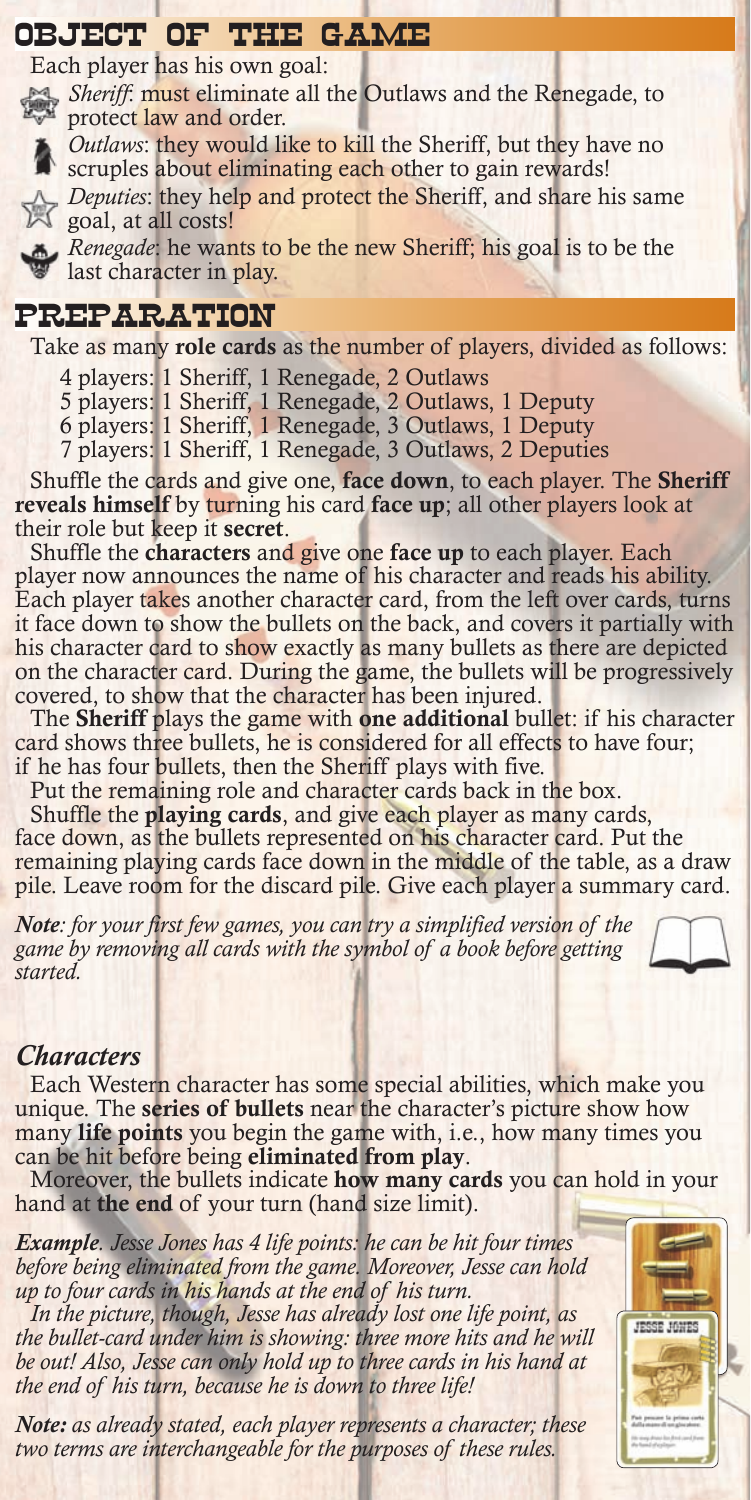# THE GAME

The game is played in turns, in clockwise order. The Sheriff begins. Each player's turn is divided into three phases:

- 1. Draw two cards;
- 2. Play any number of cards;
- 3. Discard excess cards.

#### *1. Draw two cards*

Draw the top two cards from the draw pile. As soon as the draw pile is empty, shuffle the discard pile to create a new playing deck.

#### *2. Play any number of cards*

Now you may play cards to help yourself or hurt the other players, trying to eliminate them. You can only play cards during your turn (exception: *Missed!* and *Beer*). You are not forced to play cards during this phase. You can play any number of cards; there are only three limitations:

- you can play only 1 *BANG!* card per turn;
- you can have only 1 copy of any one card in play;
- you can have only 1 weapon in play.

*Example. If you put a Barrel in play, you cannot play another one, since you would end up having two copies of the same card in front of you.*

There are two types of cards: **brown-bordered cards** (= play and discard)

and **blue-bordered cards**  $($  = weapons and other objects $)$ . Brown-bordered cards are played by putting them directly into the discard pile and applying the effect described with text or with symbols on the cards (illustrated in the next paragraphs). Blue-bordered cards are played face up in front of you (exception: *Jail*). Blue cards in front of the players are hence defined to be "in play". The effect of these cards lasts until they are discarded or removed somehow



(e.g. through the play of a *Cat Balou*), or a special event occurs (e.g. in the case of *Dynamite*). There is no limit on the cards you

can have in front of you provided that they do not share the same name.

#### *3. Discard excess cards*

Once the second phase is over (you do not want to or cannot play any more cards), then you must discard from your hand any cards exceeding your hand size limit. Remember that your hand size limit, at the end of your turn, is equal to the number of bullets currently shown on the card that lies under your character card.

Then it is the next player's turn, in clockwise order.

#### *Eliminating a character*

When you lose your last life point, you are eliminated and your game is over, unless you immediately play a *Beer* (see below). When you are eliminated from the game, show your role card and discard all the cards you have in hand and in play.

#### *Penalties and Rewards*

- If the Sheriff eliminates a Deputy, the Sheriff must discard all the cards he has in hand and in play.
- Any player eliminating an Outlaw (even if the eliminating player is himself an Outlaw!) must draw a reward of 3 cards from the deck.

# END OF THE GAME

The game ends when one of the following conditions is met:

a) the Sheriff is killed*.* If the Renegade is the only one alive, then he wins. Otherwise, the Outlaws win;

b) all the Outlaws and the Renegade are killed*.* The Sheriff and his Deputies win.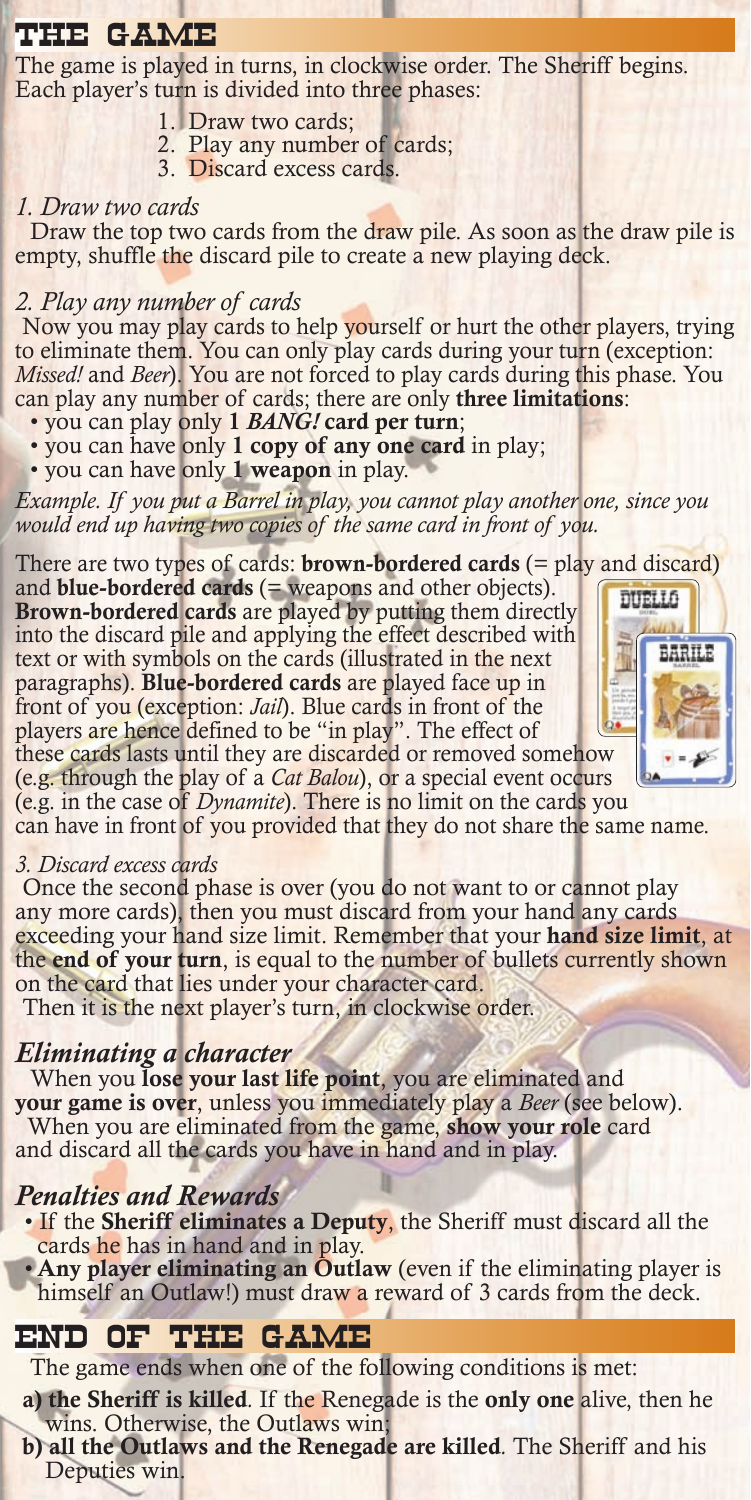*Example 1. All the Outlaws are eliminated, but the Renegade is still in play. In this case, the game continues. The Renegade must now face the Sheriff and his Deputies alone.*

*Example 2. The Sheriff is killed, all the Outlaws are eliminated, but one Deputy and the Renegade are still in play. The game ends with the Outlaws winning! They achieved their goal at the cost of their own lives!*

#### *New game*

If you play more than one game in a row, players still "alive" at the end of the game may choose to keep their character for the following game; players which have been eliminated must draw a new character randomly. If you want to give each player the opportunity of playing the Sheriff, you may decide, before starting the game, to pass this role among players from game to game, randomly assigning the other roles.

*Now that you are familiar with the rules, let's see the cards of BANG! in detail!*

# THE CARDS

#### *Distance between players*

The distance between two players is the minimum number of places between them, counting clockwise or counterclockwise (see figure). The distance is very important, because all cards with a sight take it into account. Normally you can reach only targets (players or cards) within a distance of 1. When a character is eliminated, he is no longer counted when

evaluating the distance: some players will get "closer" when someone is eliminated. Two cards can alter the distance between players:



*Mustang*: when you have a *Mustang* horse in play the distance between other players and you is increased by 1. However, you still see the other players at the normal distance. *In the figure, if A has a Mustang in play, players B and F would see him at a distance of 2, C and E at a distance of 3, and D at a distance of 4, while A would continue seeing all the other players at the normal distance.*

Е



*Scope*: when you have a *Scope* in play, you see all the other players at a distance decreased by 1. However, other players still see you at the normal distance. Distances less than 1 are considered to be 1.

In the figure, if A has a Scope in play, he would see B and F at *a distance of 1, C and E at a distance of 1, D at a distance of 2, while A would be seen by other players at a normal distance.*

#### *Weapons*

You start the game with a **Colt .45** revolver. This is not represented by any card. Using the Colt .45 you can only hit targets at a distance of 1, i.e. only players sitting to your right or your left. In order to hit targets farther than distance 1, you need to play a bigger weapon. Weapons can be recognized from their blue border with no bullet holes, black-and-white illustration and the number into the sight (see picture) that represents the **maximum reachable distance**. The weapon in play substitutes the Colt .45, until the card is removed somehow REMINSTON (e.g. through the play of a *Panic!*) or discarded (e.g. through *Cat Balou*). The only weapon you can never lose is the good ol' Colt .45!

You can only have one weapon in play at a time: if you want to play a new weapon when you already have one, you must discard the one you already have.



R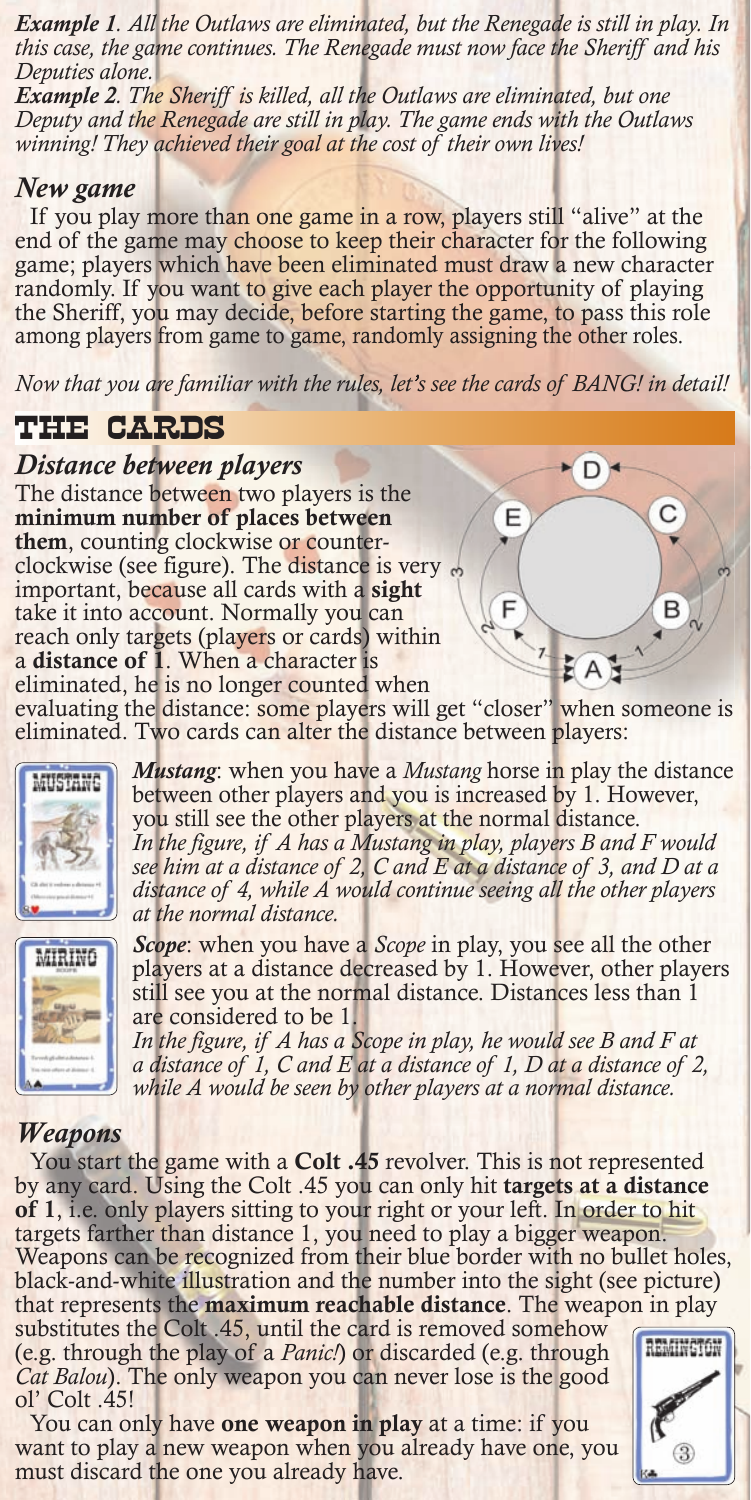*Volcanic*: with this card in play you may play any number of *BANG!* cards during your turn. These *BANG!* cards can be aimed at the same or different targets, but are limited to a distance of 1.

#### *BANG! and Missed!*

*BANG!* cards are the main method to reduce other players' life points. If you want to play a *BANG!* card to hit one of the players, determine:



a) what the distance to that player is; and b) if your weapon is capable of reaching that distance.

*Example 1. With reference to the distance figure, let us suppose that A wants to shoot C, i.e., A wants to play a BANG! card against C. Usually C would be at a distance of 2, therefore A would need a*  weapon to shoot at this distance: a Schofield, a Remington, a Rev. *Carabine or a Winchester, but not a Volcanic or the ol' Colt .45. If* 

*A has a Scope in play, he would see C at a distance of 1, and therefore he could use any weapon to shoot at him. But if C has a Mustang in play, then the two cards would combine and A would still see C at a distance of 2. Example 2. If D has a Mustang in play, A would see him at a distance of 4: in order to shoot D, A would need a weapon capable of reaching distance 4.*

If you are hit by a *BANG!* you may immediately play a *Missed!*—even

though it is not your turn!—to cancel the shot. If you do not, you lose one life point (register this loss by sliding your character card over a bullet). If you have no more bullets left, i.e. you lose your last life point, you are out of the game, unless you immediately play a *Beer* (see next paragraph). The *BANG!* card is discarded, even when cancelled.



*Note: you can only cancel shots aimed at you!*

#### *Beer*

This card lets you regain one life point—slide the card so that one more bullet is shown. You cannot gain more life points than your starting amount! The *Beer* cannot be used to help other players.



The *Beer* can be played in two ways: • as usual, during your turn;

• out of turn, but only if you have just received a hit that is lethal (i.e., a hit that takes away your last life point), and not if you are simply hit.

*Example. You have 2 life points left, and suffer 3 damages from a Dynamite. If you play 2 Beers you will stay alive with 1 life point left (2-3+2), while you would be eliminated playing only one Beer* 

*that would allow you to regain just 1 life point. You would still be at zero!*

*Important note: Beer has* no effect *if there are only* 2 players *left in the game.*

#### *Draw!*

Some cards (*Barrel*, *Jail*, *Dynamite*) show little poker suits and values, then an equal sign and then their effects. When you want to use such a card you must "draw!," i.e., you have to flip over the top card of the deck, discard it, and look at the poker symbol in the lower left corner. If this flipped card shows a symbol (and value!) that matches, then



the "draw!" was successful, and the effect of the card is resolved (the "draw!" card is always discarded without effect). Otherwise, nothing happens: bad luck!

If a specific card value or range is specified on the card, then the "draw!" card must show a value within that range (including the pictured symbols), and the suit shown.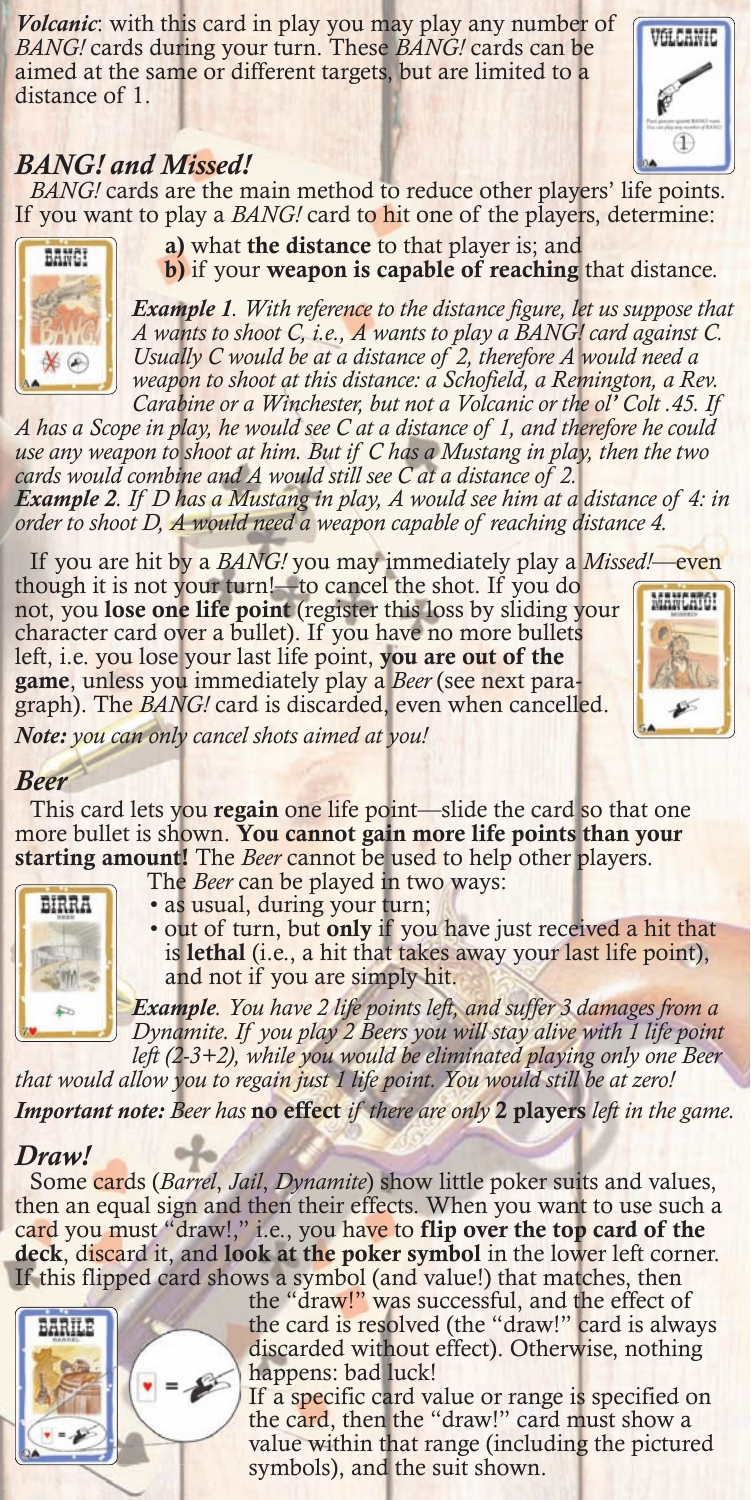#### The value sequence is: 2-3-4-5-6-7-8-9-10-J-Q-K-A.

*Example. C is the target of A's BANG! C has a Barrel in play: this card lets*  him "draw!" to cancel a BANG! and it is successful on a Heart. C flips the *top card of the deck and discards it: it's a 4 of Hearts. The use of the Barrel is successful and cancels the BANG! If the flipped card were of a different suit, then the Barrel would have had no effect, but C could have still tried to cancel the BANG! with a Missed!.*

# THE SYMBOLS ON THE CARDS

Each card shows one or more symbols that show the effect(s) of the card. Cards with symbols on two lines have two simultaneous effects.

A *BANG!* (see *BANG! and Missed!*).



A *Missed!* (see *BANG! and Missed!*).

Regain one life point. Only the player playing this card benefits from this effect, unless otherwise stated.



Draw one card. If "any player" is specified (see that symbol), then you can draw a random card from his hand, or you can choose one in play in front of him. If no player is specified, draw the top card of the deck. In any case, cards drawn are added to your hand.

Force to discard a card. You can force a specified player to discard a random card from his hand, or you can choose and discard one card in play in front of him.



It specifies that you can apply the effect to any chosen player, regardless of the distance.

It specifies that the effect applies to all the other players —i.e., not the player who played the card—, regardless of the distance.

It specifies that the effect applies to any one player, provided that he is within a reachable distance.

It specifies that the effect applies to any one player at a distance of the number or less. *Note*: *Mustang* and *Scope* can alter this distance, but weapons in play do not.

#### *Examples.*



*Stagecoach / Wells Fargo. Symbols state "draw two cards" (three if you play Wells Fargo) from the top of the deck.*





*Panic!. "Draw a card" from "a player at distance 1."*



*Gatling. The symbols show "a BANG!" to "all the other players." Note: even though the Gatling shoots a BANG! to all the other players, it is not considered a BANG! card.*

*Cat Balou. Force "any one player"*

*to "discard a card."*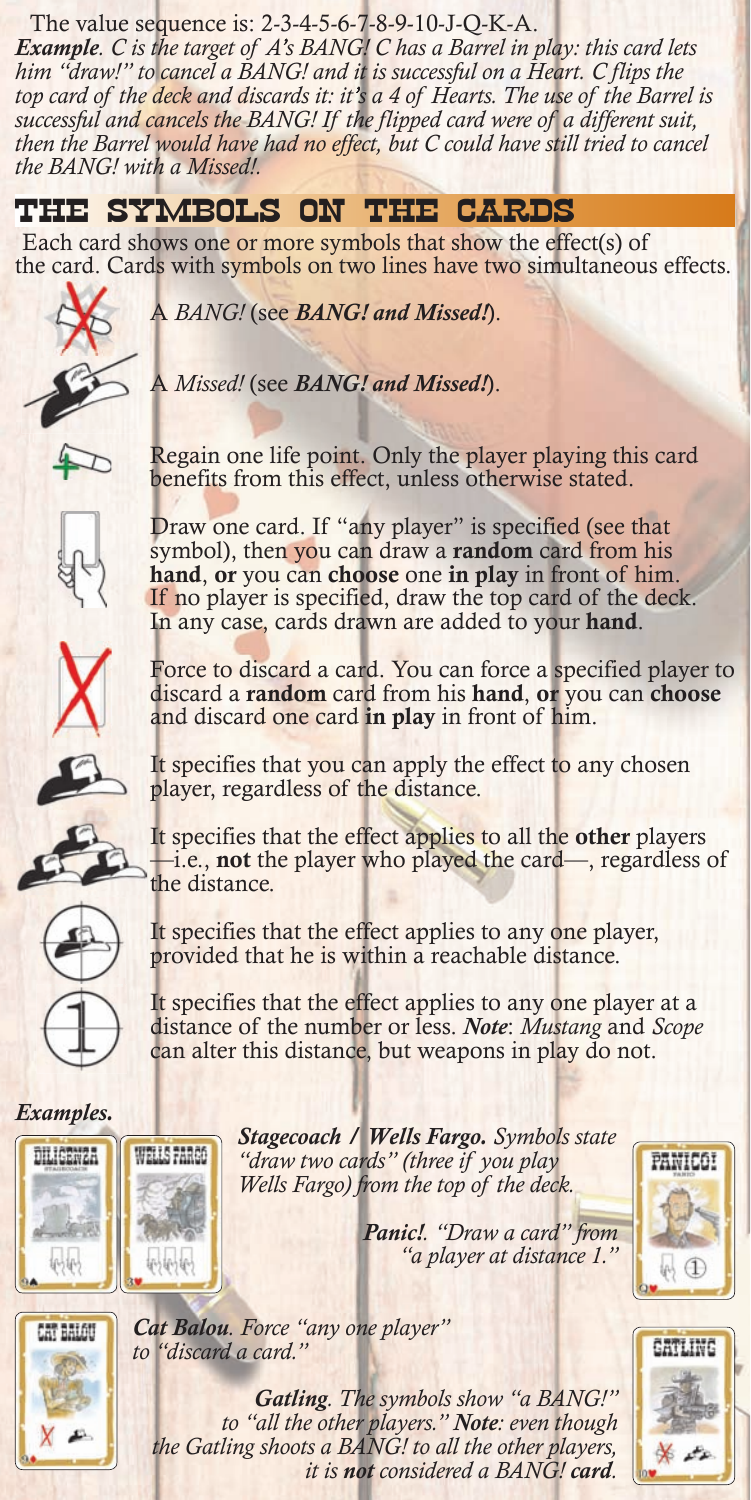*Saloon. This has two simultaneous effects. The symbols say: "Regain one life point," and this applies to "All the other players," and on the next line: "[the player playing this card] regains one life point." The overall effect is that all players in play regain one life point.*



#### *Special cards*



There are several types of special cards. All of them have the Book symbol. These cards have special rules stated briefly on them; they are explained in detail here:



*Dynamite*: Play this card in front of you: the *Dynamite* will stay there for a whole turn. When you start your next turn (you have the *Dynamite* already in play), before the first phase you must "draw!"

- if you draw a card showing Spades and a number between 2 and 9, the *Dynamite* explodes! Discard it and lose 3 life points;
- otherwise, pass the *Dynamite* to the player on your left (who will "draw!" on his turn, etc.).

Players keep passing the *Dynamite* around until it explodes, with the effect explained above, or it is drawn or discarded by a *Panic!* or a *Cat Balou*. If you have both the *Dynamite* and a *Jail* in play, check the *Dynamite* first. If you are damaged (or even eliminated!) by a *Dynamite*, this damage is not considered to be caused by any player.

*Duel*: With this card you can challenge any other player (staring him in the eyes!), regardless of the distance. The challenged player may discard a *BANG!* card (even though it is not his turn!). If he does, you may discard a *BANG!*  card, and so on: the first player failing to discard a *BANG!*  card loses one life point, and the duel is over. You cannot play *Missed*! or use the *Barrel* during a duel. The *Duel* is not



play *Missed!* or use the *Barrel* during a duel. The *Duel* is not a *BANG!* card. *BANG!* cards discarded during a *Duel* are not accounted towards the "play 1 *BANG!* card" limitation.



*General Store*: when you play this card, turn as many cards from the deck face up as the players still playing. Starting with you and proceeding clockwise, each player chooses one of those cards and puts it in his hand.

*Indians!*: each player, excluding the one who played this card, may discard a *BANG!* card, or lose one life point. Neither *Missed!* nor *Barrel* have effect in this case.





*Jail*: Play this card in front of any player regardless of the distance: you put him in jail! If you are in jail, you must "draw!" before the beginning of your turn:

• if you draw a Heart card, you escape from jail: discard the *Jail*, and continue your turn as normal; • otherwise discard the *Jail* and skip your turn.

If you are in *Jail* you remain a possible target for *BANG!* cards and can still play response cards (e.g. *Missed!* and *Beer*) out of your turn, if necessary. *Jail* cannot be played on the Sheriff.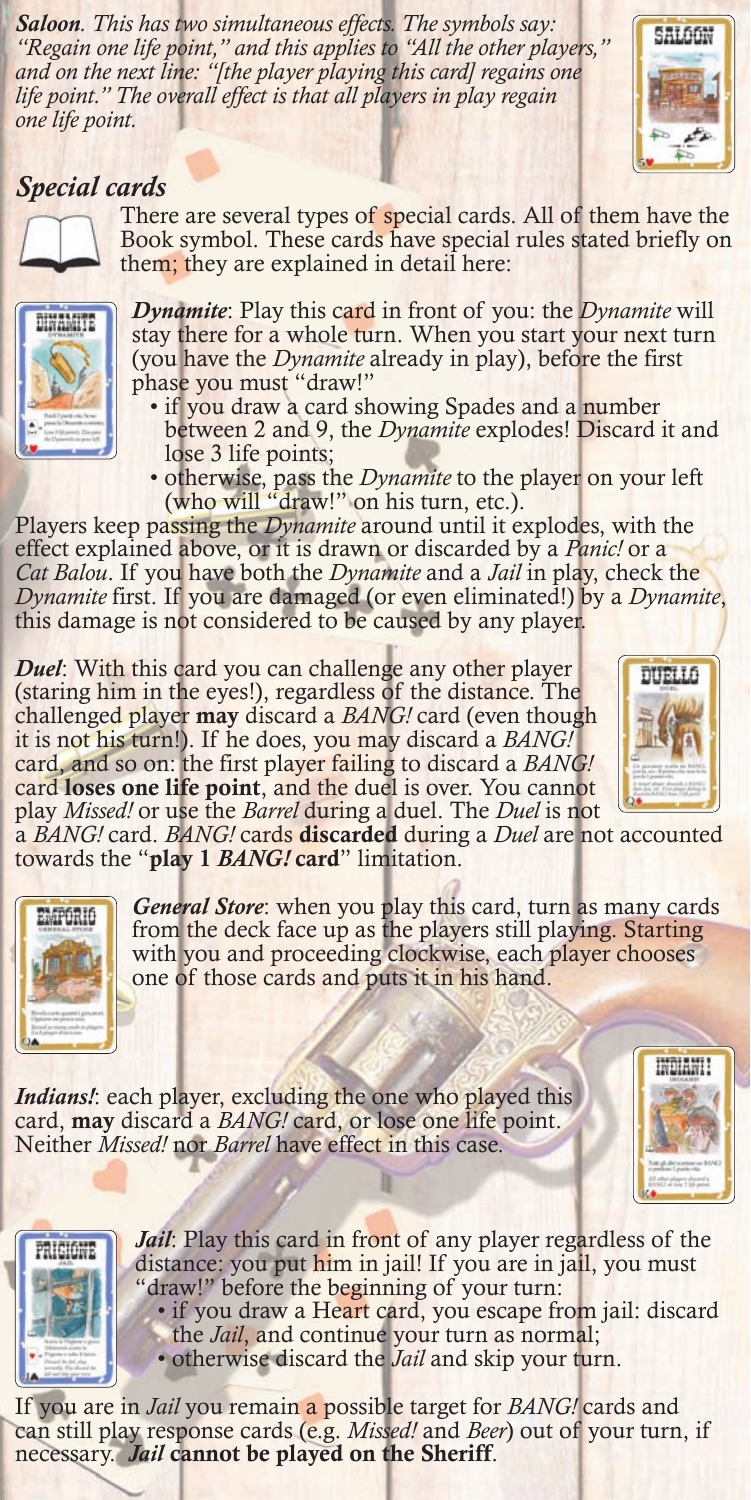# THE CHARACTERS

*Bart Cassidy (4 life points)*: each time he loses a life point, he immediately draws a card from the deck.

*Black Jack (4 life points)*: during phase 1 of his turn, he must show the second card he draws: if it's Heart or Diamonds (just like a "draw!"), he draws one additional card (without revealing it).



*Calamity Janet (4 life points)*: she can use *BANG!* cards as *Missed!* cards and vice versa. If she plays a *Missed!* as a *BANG!*, she cannot play another *BANG!* card that turn (unless she has a *Volcanic* in play).



*El Gringo (3 life points)*: each time he loses a life point due to a card played by another player, he draws a random card from the hands of that player (one card for each life point). If that player has no more cards, too bad!, he does not draw. Note that *Dynamite* damages are not caused by any player.

*Jesse Jones (4 life points)*: during phase 1 of his turn, he may choose to draw the first card from the deck, or randomly from the hand of any other player. Then he draws the second card from the deck.



*Jourdonnais (4 life points)*: he is considered to have a *Barrel* in play at all times; he can "draw!" when he is the target of a *BANG!*, and on a Heart he is missed. If he has another real *Barrel* card in play, he can count both of them, giving him two chances to cancel the *BANG!* before playing a *Missed!*.

*Kit Carlson (4 life points)*: during phase 1 of his turn, he looks at the top three cards of the deck: he chooses 2 to draw, and puts the other one back on the top of the deck, face down.

*Lucky Duke (4 life points)*: each time he is required to "draw!," he flips the top two cards from the deck, and chooses the result he prefers. Discard both cards afterwards.

*Paul Regret (3 life points)*: he is considered to have a *Mustang* in play at all times; all other players must add 1 to the distance to him. If he has another real *Mustang* in play, he can count both of them, increasing all distances to him by a total of 2.

*Pedro Ramirez (4 life points)*: during phase 1 of his turn, he may choose to draw the first card from the top of the discard pile or from the deck. Then, he draws the second card from the deck.

*Rose Doolan (4 life points)*: she is considered to have a *Scope* in play at all times; she sees the other players at a distance decreased by 1. If she has another real *Scope* in play, she can count both of them, reducing her distance to all other players by a total of 2.

*Sid Ketchum (4 life points)*: at any time, he may discard 2 cards from his hand to regain one life point. If he is willing and able, he can use this ability more than once at a time. But remember: you cannot have more life points than your starting amount!

*Slab the Killer (4 life points)*: players trying to cancel his *BANG!* cards need to play 2 *Missed!*. The *Barrel* effect, if successfully used, only counts as one *Missed!*.

*Suzy Lafayette (4 life points)*: as soon as she has no cards in her hand, she draws a card from the draw pile.

*Vulture Sam (4 life points)*: whenever a character is eliminated from the game, Sam takes all the cards that player had in his hand and in play, and adds them to his hand.

*Willy the Kid (4 life points)*: he can play any number of *BANG!* cards during his turn.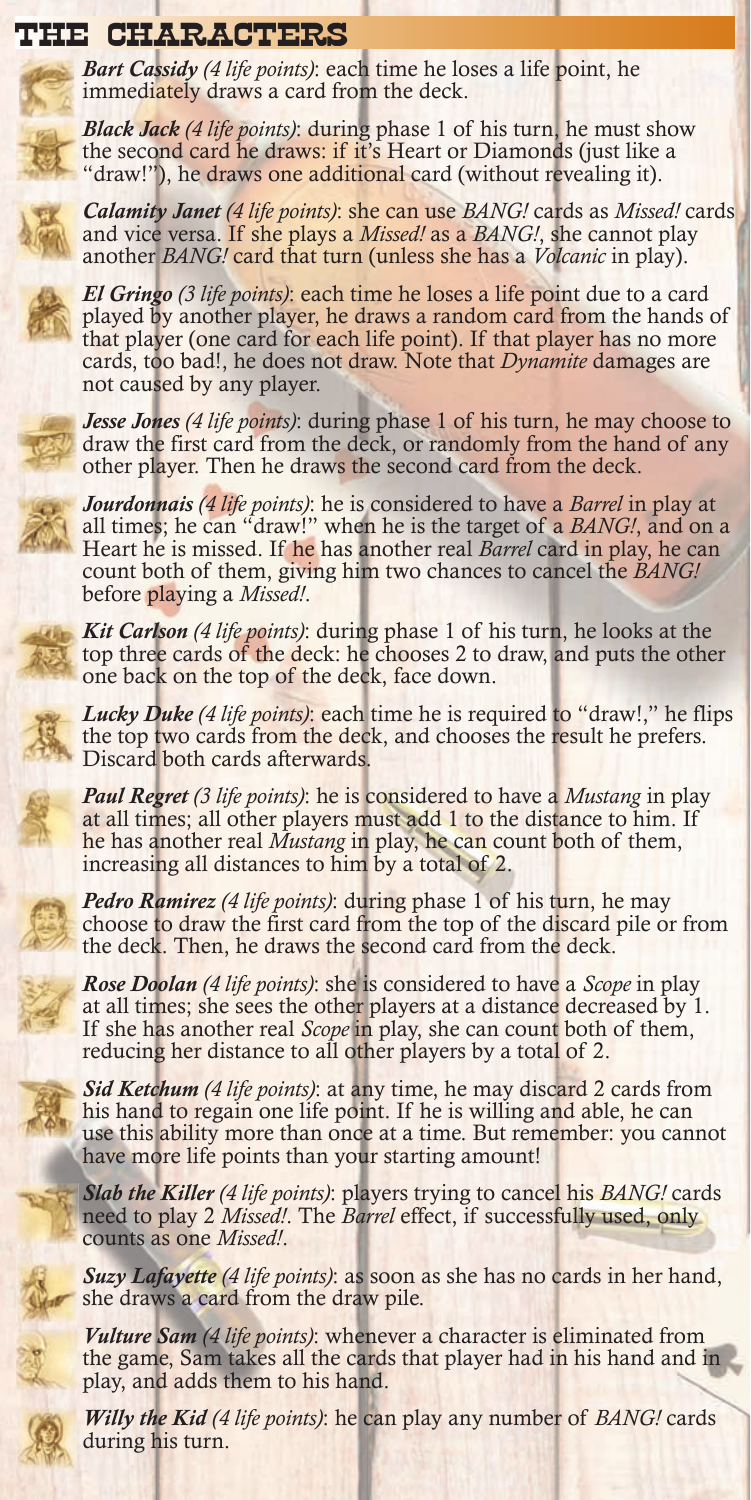

#### A bullet-proof expansion for BANG!

*Dodge City: a populous, chaotic, vibrant and... dangerous town! Its saloons are legendary, as are the characters stopping by. Attracted by the sudden richness of the city, bad guys walk the streets and shootouts appear on each day's menu. Protecting Law and Order is a task only for the bravest of Sheriffs. Are you up to the challenge, or will you be visiting the world's most famous Boot Hill?*

#### CONTENTS

- 8 "role" cards;
- 15 character cards;
- 40 playing cards;
- 1 summary card.

This expansion (identifiable from a Bison in the upper right corner of the cards) features 15 new characters (which are shuffled together with the original ones), and 40 new cards (to be shuffled with the basic playing cards). There are also 8 role cards, allowing you to play with eight players. The rules of the game remain the same as the original BANG! game, with the following additions:

# GREEN BORDERED CARDS

 Some of the new cards have a green border. These cards are played in front of you, face up, like the blue-bordered cards. To use an effect, you must take the card from in front of you and discard it. However, you cannot use green bordered cards on the same turn in which you have played them. Each green-bordered card shows the symbols which explain its effect(s). Only the cards with a *Missed!* symbol can be used out of turn.

 Green bordered cards in front of the players are also defined to be "in play" and can be removed through the play of a *Cat Balou*, *Panic!*, *Can Can*, etc. just like the blue-bordered cards.

 Note that if you take a green card with cards like *Panic!* or *Rag Time*, you cannot use it on the same turn: in fact, you must take the card into your hand, then you have to play it in front of you, and wait until the next turn to use it.



*Example 1. You play a Sombrero in front of you. Starting with the next player's turn, you can discard it for the Missed! effect.*

> *Example 2. You play a Derringer in front of you. During one of your following turns, provided you still have the card in front of you, you can choose to discard it to cause a BANG! on a player at a distance of 1, and also draw a card from the deck.*



# THE 'DISCARD ANOTHER CARD' SYMBOL

Some of the cards show this new symbol, followed by an equal sign and other symbols. In order to have the effect(s) shown after the equal sign, you must discard this card along with any other card of your choice from your hand.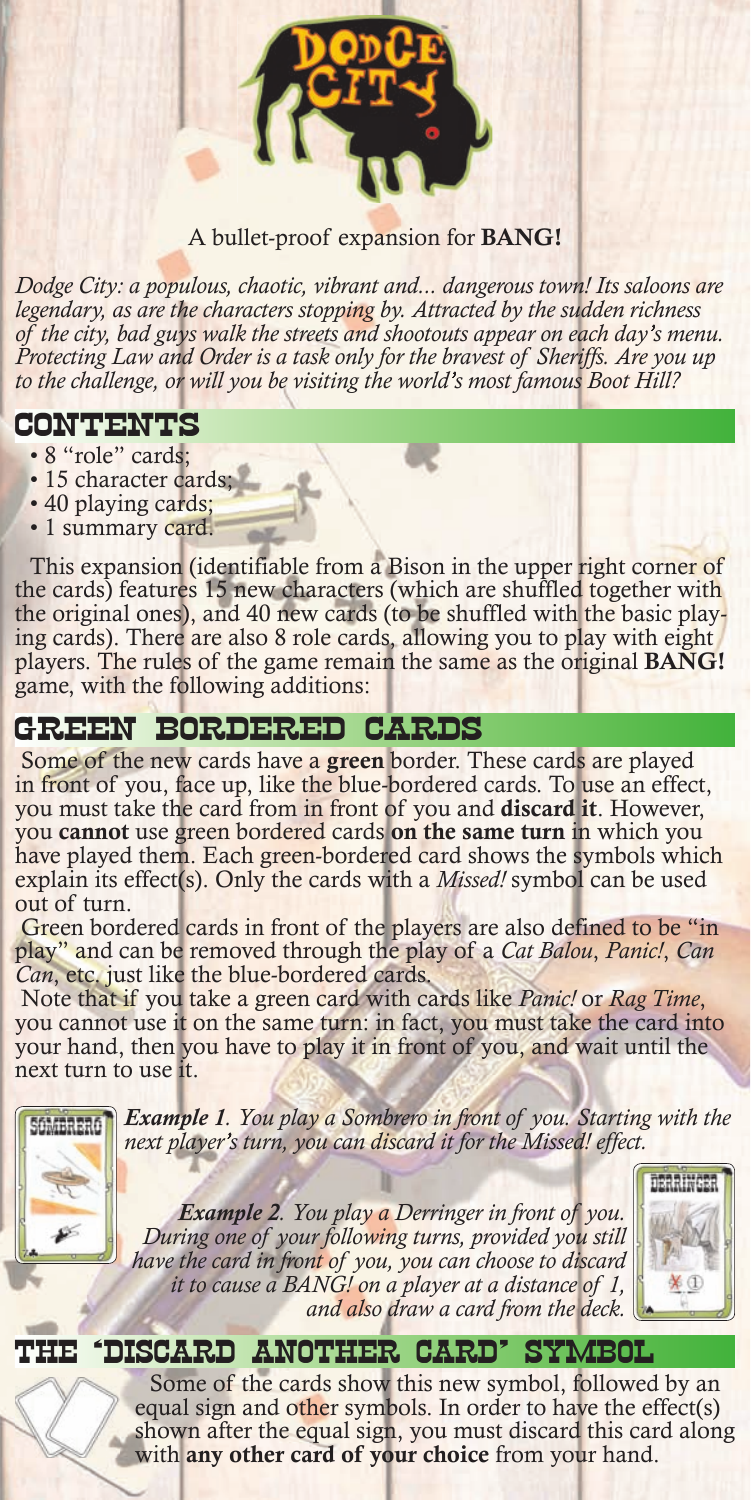

*Example 3. You play a Brawl, discarding another card from your hand, of your choice, in addition to the Brawl card. After doing so, the Brawl effect is to force all the other players to discard* 

*a card, either from his hand or from play, chosen by you (you can choose differently for each player).*

*Example 4. You play a Tequila, and discard an additional card. You choose any one player to regain one life point (you can even choose yourself).*



# OTHER CARDS

In this expansion you will also find cards that are identical to cards in the basic game: these are added in order to keep the balance among different cards in the deck. You will also find cards that combine symbols you already know in different manners. Simply follow the meaning of the symbols shown to determine the card's effects. Generally speaking, remember that:

- any card with a *Missed!* symbol can be used to cancel the effect of a card with a *BANG!* symbol
- when you are losing your last life point, you can only use a *Beer* to avoid being eliminated from the game. You cannot use other cards with similar effects such as *Saloon*, *Canteen*, *Tequila*, or *Whisky* out of turn
- you can only play 1 *BANG!* card per turn, but you can play any number of other cards which show the symbol
- if the *Dynamite* does not explode, it must be passed to the first

player to your left who does not already have a *Dynamite* in front of him (remember: no player can ever have two identical cards face up in front of him).

*Example 5. In response to a Punch, you can play the Dodge: you cancel the Punch and then draw a card from the deck.*

# RULES FOR 8 PLAYERS

The expansion comes with 8 role cards which replace the original ones: 1 Sheriff, 2 Deputy, 3 Outlaw and 2 Renegade.

To play with 8 players, deal all these roles face down as usual. Each of the two Renegades plays on his own, and wins only if he is the last player alive. So, if in the final stages of the game the Sheriff is confronted by two Renegades, and the Sheriff is killed first, the Outlaws win!

# SPECIAL RULES FOR 3 PLAYERS

Take these 3 role cards: Deputy, Outlaw, and Renegade. Give one of them randomly to each player, but place them face up on the table. Everyone knows the role of all three players.

The goal of each player is determined by his role:

- the Deputy must kill the Renegade;
- the **Renegade** must kill the Outlaw;
- the **Outlaw** must kill the Deputy.

The game plays as usual, beginning with the Deputy.

You win as soon as you reach your goal, if you shot the final hit to your target (e.g., as a Deputy you must personally kill the Renegade).

If the other player dealt the final hit, then the goal for both survivors is to be the last man standing. For example, if the Outlaw killed the Renegade, then the Deputy did not win—he must now kill the Outlaw, who must in turn kill the Deputy in order to win.

However, any player who personally kills another one (regardless of his role) immediately draws 3 cards from the deck as a reward.

As there is no Sheriff, the *Jail* can be played on anyone.

*Beer* still has no effect when there are only 2 players left.

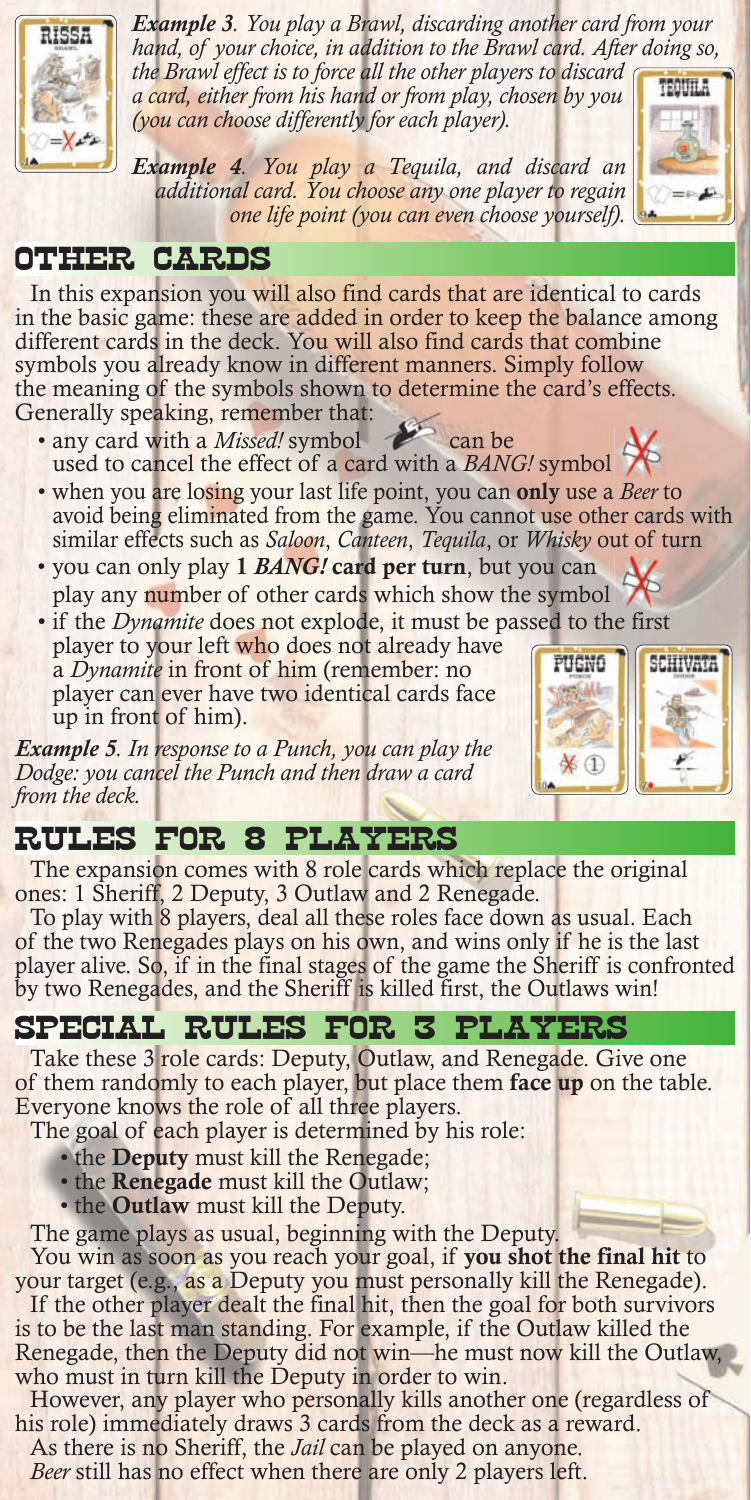#### THE NEW CHARACTERS

*Apache Kid (3 life points)*: he is unaffected by cards from the suit of Diamonds played by the other players. During a *Duel*, his ability does not work.

*Belle Star (4 life points)*: during her turn, no card in front of any other player has any effect. This applies both to the blue- as well as to the green-bordered cards.

*Bill Noface (4 life points)*: during phase 1 of his turn, he draws 1 card, plus 1 card for each injury (lost life point) he currently suffers. So, if he is at full life, he draws 1 card; with one life point less, he draws 2 cards; with two life points less, he draws 3 cards, and so forth.

*Chuck Wengam (4 life points)*: during his turn, he can choose to lose 1 life point to draw 2 cards from the deck. He may also use this ability more than once in the same turn; however, he cannot choose to lose his **last** life point this way.

*Doc Holyday (4 life points)*: once during his turn, he can discard any two cards from his hand for the effect of a *BANG!* against a player within range of his weapon. This ability does not count towards his limit of one *BANG!* card per turn. To hit *Apache Kid* in this way, at least one of the two discarded cards must not be a Diamond.

*Elena Fuente (3 life points)*: she can use any card in her hand as a *Missed!*.

*Greg Digger (4 life points)*: each time another character is eliminated, he regains 2 life points. As usual, he cannot exceed his initial number of life points in this way.

*Herb Hunter (4 life points)*: each time another character is eliminated, he draws 2 extra cards from the deck. So, if he kills an Outlaw himself, he draws 5 cards.

*José Delgado (4 life points)*: during his turn he can discard a bluebordered card from his hand to draw 2 cards from the deck. He may use this ability twice per turn.

*Molly Stark (4 life points)*: each time she plays or voluntarily discards a card when it is not her turn (e.g. *Missed!*, *Beer*, or *BANG!* during *Indians!*), she draws one card from the deck. If she discards a *BANG!* during a *Duel*, she does not draw her replacement cards until the end of the *Duel*, when she would draw one card for each *BANG!* she used during the *Duel*. Cards that she is forced to discard due to cards like *Cat Balou*, *Brawl*, or *Can-Can* are not considered voluntarily discarded!

*Pat Brennan (4 life points)*: during phase 1 of his turn, he may choose to draw the usual two cards from the deck, or, instead draw one card (and this one card only) from in play and add it to his hand. The card can be in front of any player, and can be either a bluebordered card or a green-bordered card.

*Pixie Pete (3 life points)*: during phase 1 of his turn, he draws 3 cards instead of 2.

*Sean Mallory (3 life points)*: in phase 3 of his turn, he can hold up to 10 cards in his hand. He does not have to discard any cards if he has more cards than the number of life points he has left, but less than 11.

*Tequila Joe (4 life points)*: each time he plays a *Beer*, he regains 2 life points instead of 1. He only regains 1 life point from similar cards like *Saloon*, *Tequila*, or *Canteen*.

*Vera Custer (3 life points)*: at the beginning of her turn, before drawing any cards (in phase 1), she chooses any other character still in play. Until her next turn, she has the same ability as that character.